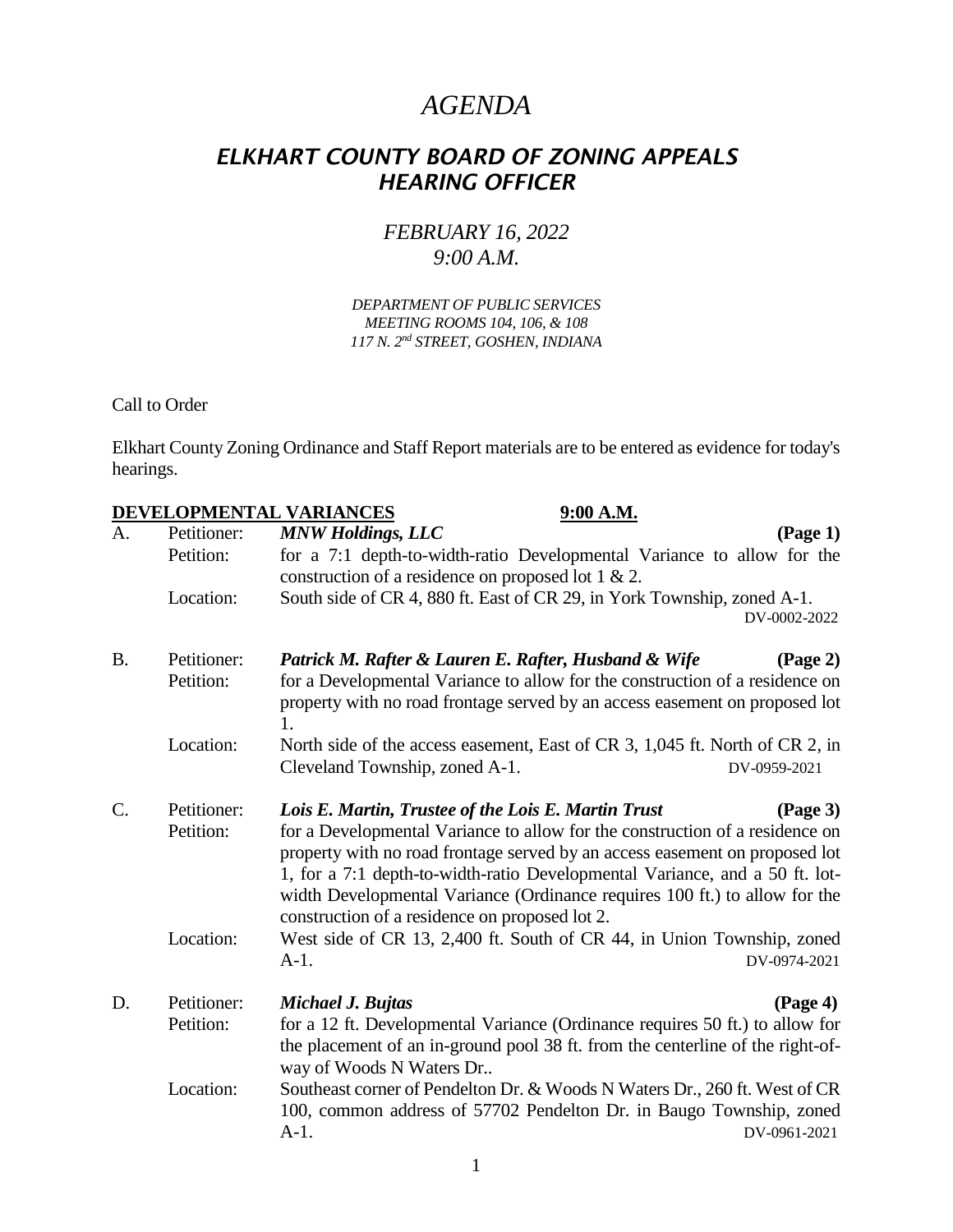| E. | Petitioner:              | $(\text{Page } 5)$<br>Richard A. Zimmerman & Sheila M. Zimmerman,<br><b>Husband &amp; Wife</b>                                                                                                                                                                                                                                                                                                                                                                                                                               |
|----|--------------------------|------------------------------------------------------------------------------------------------------------------------------------------------------------------------------------------------------------------------------------------------------------------------------------------------------------------------------------------------------------------------------------------------------------------------------------------------------------------------------------------------------------------------------|
|    | Petition:                | for a 7:1 depth-to-width-ratio Developmental Variance and for an 85 ft. lot-<br>width Developmental Variance (Ordinance requires 100 ft.) to allow for an<br>existing residence.                                                                                                                                                                                                                                                                                                                                             |
|    | Location:                | South side of CR 38, 1,320 ft. East of CR 35, common address of 13744 CR<br>38 in Clinton Township, zoned A-1.<br>DV-0039-2022                                                                                                                                                                                                                                                                                                                                                                                               |
| F. | Petitioner:<br>Petition: | Franklin D. Martin & Norma J. Martin, Husband & Wife<br>$(\text{Page } 6)$<br>for a 10 ft. Developmental Variance (Ordinance requires 15 ft.) to allow for<br>the placement of a grain bin 5 ft. from the rear property line, for a 20 ft.<br>Developmental Variance (Ordinance requires 25 ft.) to allow for the<br>placement of a grain bin 5 ft. from the north side property line, and for an 8 ft.<br>Developmental Variance (Ordinance requires 60 ft.) to allow for the<br>placement of a grain bin 68 ft. in height. |
|    | Location:                | East side of Wabash Ave., 180 ft. South of Railroad St., common address of<br>600 S. Indiana Ave. in Olive Township, zoned M-2, M-1.<br>DV-0037-2022                                                                                                                                                                                                                                                                                                                                                                         |
| G. | Petitioner:<br>Petition: | John F. Garten, II & Stacey J. Garten, Husband & Wife<br>(Page 7)<br>for a 12 ft. Developmental Variance (Ordinance requires 75 ft.) to allow for<br>an existing residence 63 ft. from the centerline of the right-of-way.                                                                                                                                                                                                                                                                                                   |
|    | Location:                | West side of CR 37, 510 ft. North of CR 10, common address of 54415 CR<br>37 in York Township, zoned A-1.<br>DV-0969-2021                                                                                                                                                                                                                                                                                                                                                                                                    |
| H. | Petitioner:<br>Petition: | <b>Robert E. Martin</b><br>(Page 8)<br>for a 7:1 depth-to-width-ratio Developmental Variance and for a 60 ft. lot-<br>width Developmental Variance (Ordinance requires 100 ft.) to allow for the<br>construction of a residence on proposed lot 2.                                                                                                                                                                                                                                                                           |
|    | Location:                | North side of CR 26, 1,000 ft. East of CR 21, common address of 19835 CR<br>26 in Jefferson Township, zoned A-1.<br>DV-0979-2021                                                                                                                                                                                                                                                                                                                                                                                             |
| I. | Petitioner:              | Ronald E. Dosmann & Catherine S. Dosmann,<br>(Page 9)<br><b>Husband &amp; Wife</b>                                                                                                                                                                                                                                                                                                                                                                                                                                           |
|    | Petition:                | for a 20 ft. Developmental Variance (Ordinance requires 50 ft.) to allow for<br>the construction of an attached garage with second floor living space 30 ft.<br>from the centerline of the right-of-way, and for a 2 ft. Developmental Variance<br>(Ordinance requires 5 ft.) to allow for the construction of an addition 3 ft. from<br>the northeast property line.                                                                                                                                                        |
|    | Location:                | Southeast side of N. Shore Dr., 250 ft. Southwest of Bell Ave., 1,550 ft. East<br>of SR 19, common address of 50908 N. Shore Dr. in Osolo Township, zoned<br>$R-2$ .<br>DV-0982-2021                                                                                                                                                                                                                                                                                                                                         |

The Elkhart County Board of Zoning Appeals Hearing Officer is meeting on Wednesday February 16, 2022, at **9:00 am** in Rooms 104, 106, & 108 of the Administration Building, Goshen, Indiana. Pursuant to advice of the Indiana Public Access Counselor, general public comment will not be permitted at this public meeting on non-public hearing matters. To the extent you wish to make comment remotely during any public hearings scheduled during this public meeting, please call (574) 971-4678 to learn how to remotely submit your public